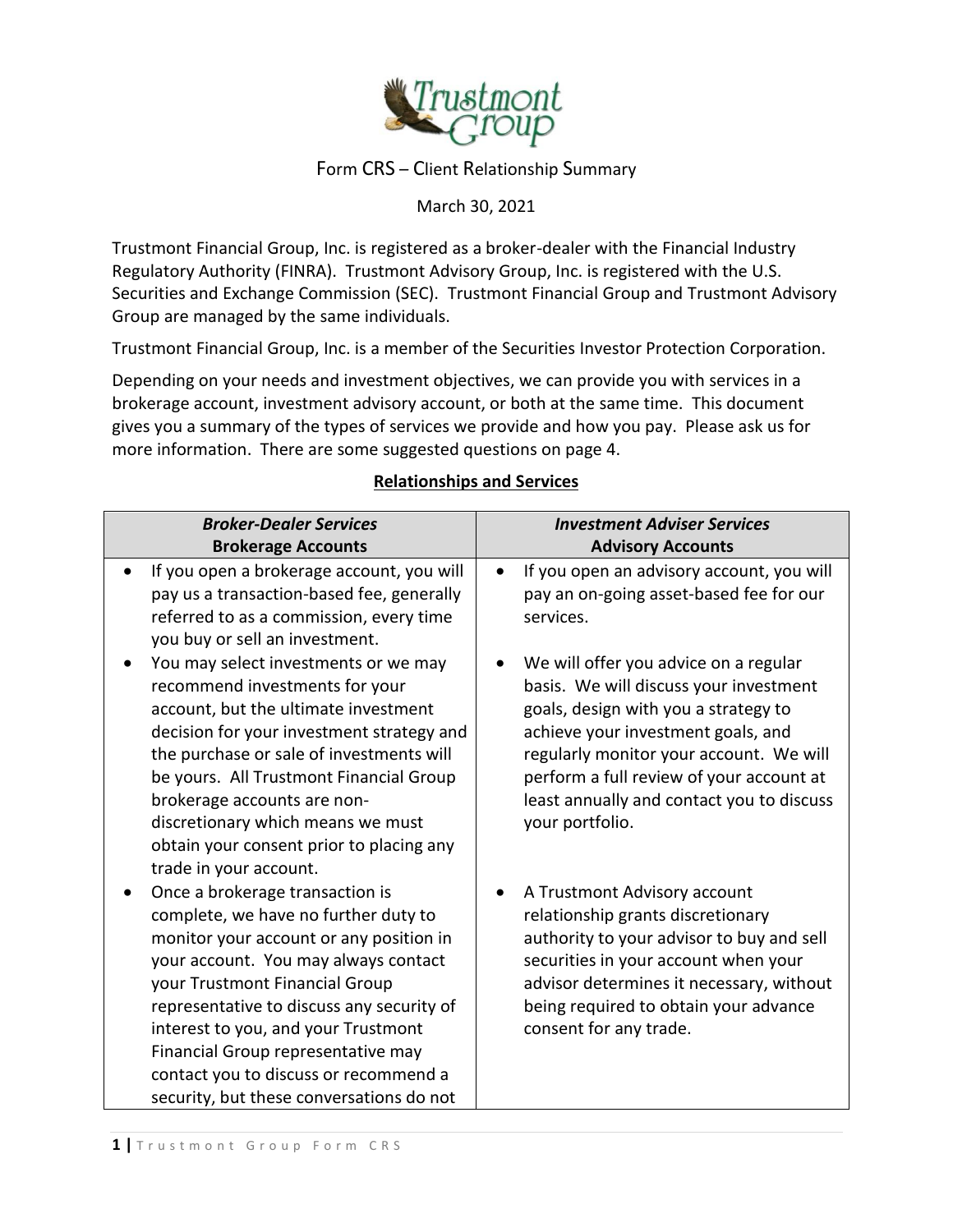| create an obligation to monitor any      |                                                      |
|------------------------------------------|------------------------------------------------------|
| position in your account.                |                                                      |
| We offer securities traded on the major  | We offer securities traded on the major<br>$\bullet$ |
| stock exchanges, as well as bonds,       | stock exchanges, as well as bonds,                   |
| variable annuities, and mutual funds. We | options and mutual funds.                            |
| occasionally offer less common           |                                                      |
| investments intended for specialized     |                                                      |
| client needs. Please ask us for more     |                                                      |
| information on investments you'd like to |                                                      |
| know more about.                         |                                                      |

# **Fees and Costs**

You will pay fees and costs whether you make or lose money on your investments. Fees and costs will reduce any amount of money you make on your investments over time. Please ask your financial professional to give you personalized information on the fees and costs that you will pay.

| <b>Broker-Dealer Services</b>                                                                                                                                                                                                                                                                                                                                                                                                                      | <b>Investment Adviser Services</b>                                                                                                                                                                                                                                                                                                                                                                                           |
|----------------------------------------------------------------------------------------------------------------------------------------------------------------------------------------------------------------------------------------------------------------------------------------------------------------------------------------------------------------------------------------------------------------------------------------------------|------------------------------------------------------------------------------------------------------------------------------------------------------------------------------------------------------------------------------------------------------------------------------------------------------------------------------------------------------------------------------------------------------------------------------|
| <b>Brokerage Accounts</b>                                                                                                                                                                                                                                                                                                                                                                                                                          | <b>Advisory Accounts</b>                                                                                                                                                                                                                                                                                                                                                                                                     |
| You will pay us a fee every time you buy<br>$\bullet$<br>or sell an investment. This fee,<br>commonly referred to as a commission, is<br>based on the specific transaction and not<br>the value of your account.                                                                                                                                                                                                                                   | A Trustmont Advisory Group advisory<br>relationship may charge you fees based<br>on one of the following methods: 1. A<br>percentage of assets under management;<br>2. Hourly fees; 3. Flat-rate fees.                                                                                                                                                                                                                       |
| With stocks or exchange-traded funds,<br>this fee is usually a separate commission.<br>With other investments, such as bonds,<br>this fee might be part of the price you<br>pay for the investment (called a "mark-<br>up" or mark-down"). With mutual funds,<br>this fee (typically called a "load") reduces<br>the value of your investment.<br>Some investments (such as mutual funds<br>$\bullet$<br>and variable annuities) impose additional | The amount paid to our firm and your<br>financial professional generally does not<br>vary based on the type of investments<br>we select on your behalf. Fees are<br>deducted from your account, thereby,<br>reducing the value of your account. For<br>fees charged on an hourly basis or flat<br>rate, you may also have the option to pay<br>your fees by invoice instead of having the<br>fee deducted from your account. |
| fees that will reduce the value of your<br>investment over time. Also, with certain<br>investments such as variable annuities,<br>you may have to pay fees such as                                                                                                                                                                                                                                                                                 | Some investments such as mutual funds<br>impose additional fees that will reduce<br>the value of your investment over time.<br>Our fees vary and are negotiable. The<br>$\bullet$                                                                                                                                                                                                                                            |
| "surrender charges" to sell the                                                                                                                                                                                                                                                                                                                                                                                                                    | amount you pay will depend, for                                                                                                                                                                                                                                                                                                                                                                                              |
| investment.                                                                                                                                                                                                                                                                                                                                                                                                                                        | example, on the services you receive and                                                                                                                                                                                                                                                                                                                                                                                     |
| Our fees vary and are negotiable. The<br>٠                                                                                                                                                                                                                                                                                                                                                                                                         | the amount of assets in your account.                                                                                                                                                                                                                                                                                                                                                                                        |
| amount you pay will depend, for                                                                                                                                                                                                                                                                                                                                                                                                                    | Please ask your Trustmont Advisory                                                                                                                                                                                                                                                                                                                                                                                           |
| example, on how much you buy or sell,                                                                                                                                                                                                                                                                                                                                                                                                              | Group advisor about which type of                                                                                                                                                                                                                                                                                                                                                                                            |
| what type of investment you buy or sell,                                                                                                                                                                                                                                                                                                                                                                                                           | advisory relationship is best for you.                                                                                                                                                                                                                                                                                                                                                                                       |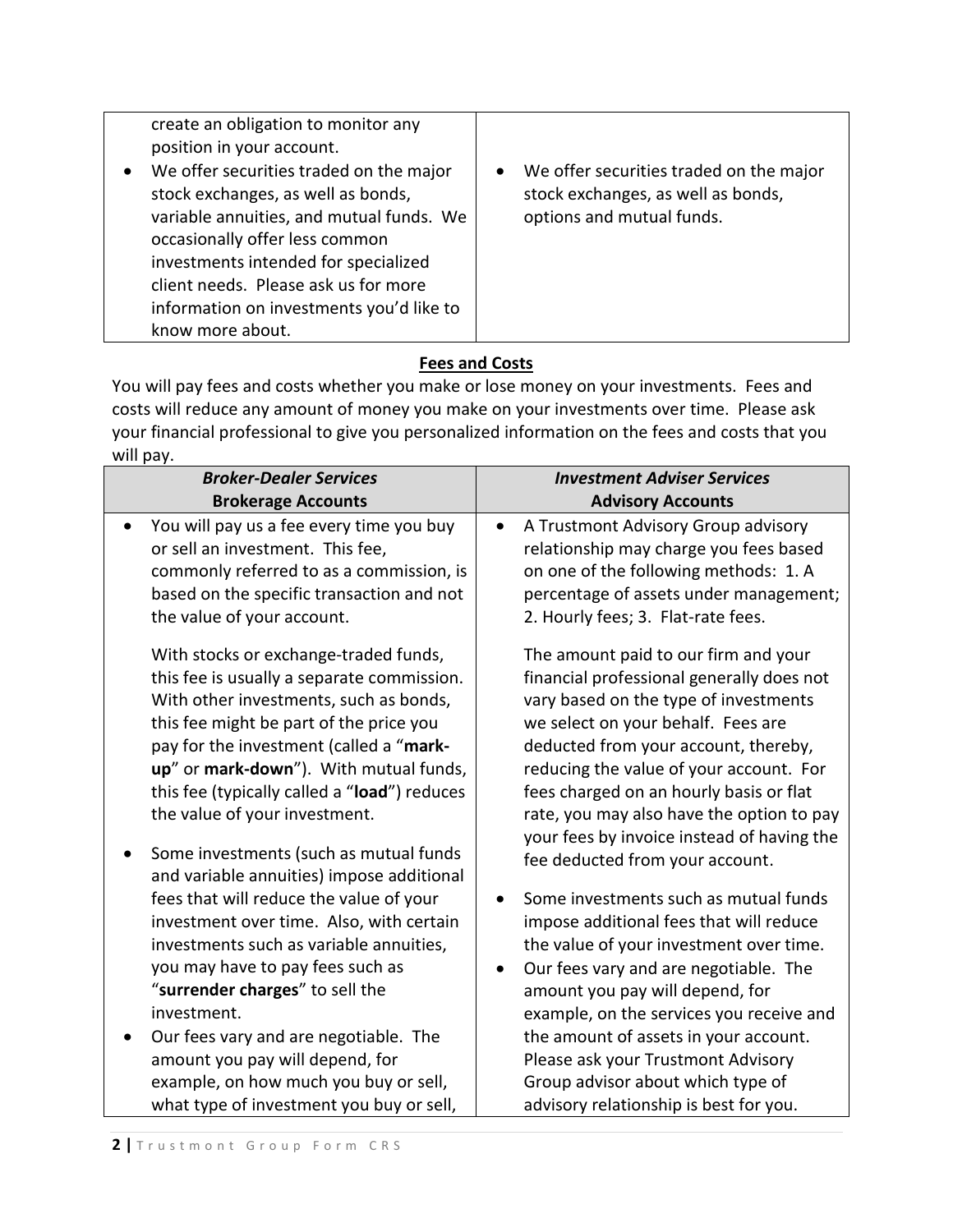and what kind of account you have with us.

- Depending on the type of account, you will pay additional fees, such as custodian fees, account maintenance fees, small account fees, account inactivity fees, termination fees, and/or account transfer fees.
- Brokerage representatives receive a portion of commissions in your account as compensation. Depending on your account, more transactions in your account may result in more fees we charge you. We may, therefore, have an incentive to encourage you to engage in transactions.
- Trades in an advisory account do not impose a commission, but advisory trades may carry a ticket charge imposed by the custodian of your assets. Trustmont Advisory Group receives no portion of the ticket charge.
- Advisors receive a percentage of your advisory fees as compensation. Advisory fees are charged against your entire account, whether or not you purchase or sell a security. In certain circumstances, Trustmont Advisory Group may exempt a holding in an advisory account from being subject to advisory fees.
- Advisors may have an incentive to place you in an advisory account to generate advisory fees which could be more expensive than brokerage commissions.

# **Brokerage vs. Advisory**

Ask your financial professional about whether a brokerage or advisory account best meets your needs. Depending on your needs, either a brokerage or advisory relationship may be more cost effective for you. You may be best served by having a combination of both types of accounts.

| <b>Broker-Dealer Services</b>                                                                                                                                                  | <b>Investment Adviser Services</b>                                                                                                                                                                                                                         |
|--------------------------------------------------------------------------------------------------------------------------------------------------------------------------------|------------------------------------------------------------------------------------------------------------------------------------------------------------------------------------------------------------------------------------------------------------|
| <b>Brokerage Accounts</b>                                                                                                                                                      | <b>Advisory Accounts</b>                                                                                                                                                                                                                                   |
| A transaction-based fee brokerage<br>$\bullet$<br>account may cost less if you do not trade<br>often or if you plan to buy and hold<br>investments for longer periods of time. | An asset-based fee advisory account may<br>$\bullet$<br>cost more than a transaction-based fee<br>account, but you may prefer an advisory<br>account if you want continuing and<br>ongoing advice or want someone to<br>make investment decisions for you. |

# **Our Obligations to You**

We must abide by certain laws and regulations in our interactions with you.

| <b>Broker-Dealer Services</b>             | <b>Investment Adviser Services</b>                    |
|-------------------------------------------|-------------------------------------------------------|
| <b>Brokerage Accounts</b>                 | <b>Advisory Accounts</b>                              |
| We must act in your best interest and not | We are held to a fiduciary standard that<br>$\bullet$ |
| place our interest ahead of yours when    | covers our entire investment advisory                 |
| we recommend an investment or an          | relationship with you. For example, we                |
| investment strategy involving securities. | are required to monitor your portfolio,               |
| When we provide any service to you, we    | investment strategy and investments on                |
| must treat you fairly and comply with a   | an ongoing basis.                                     |